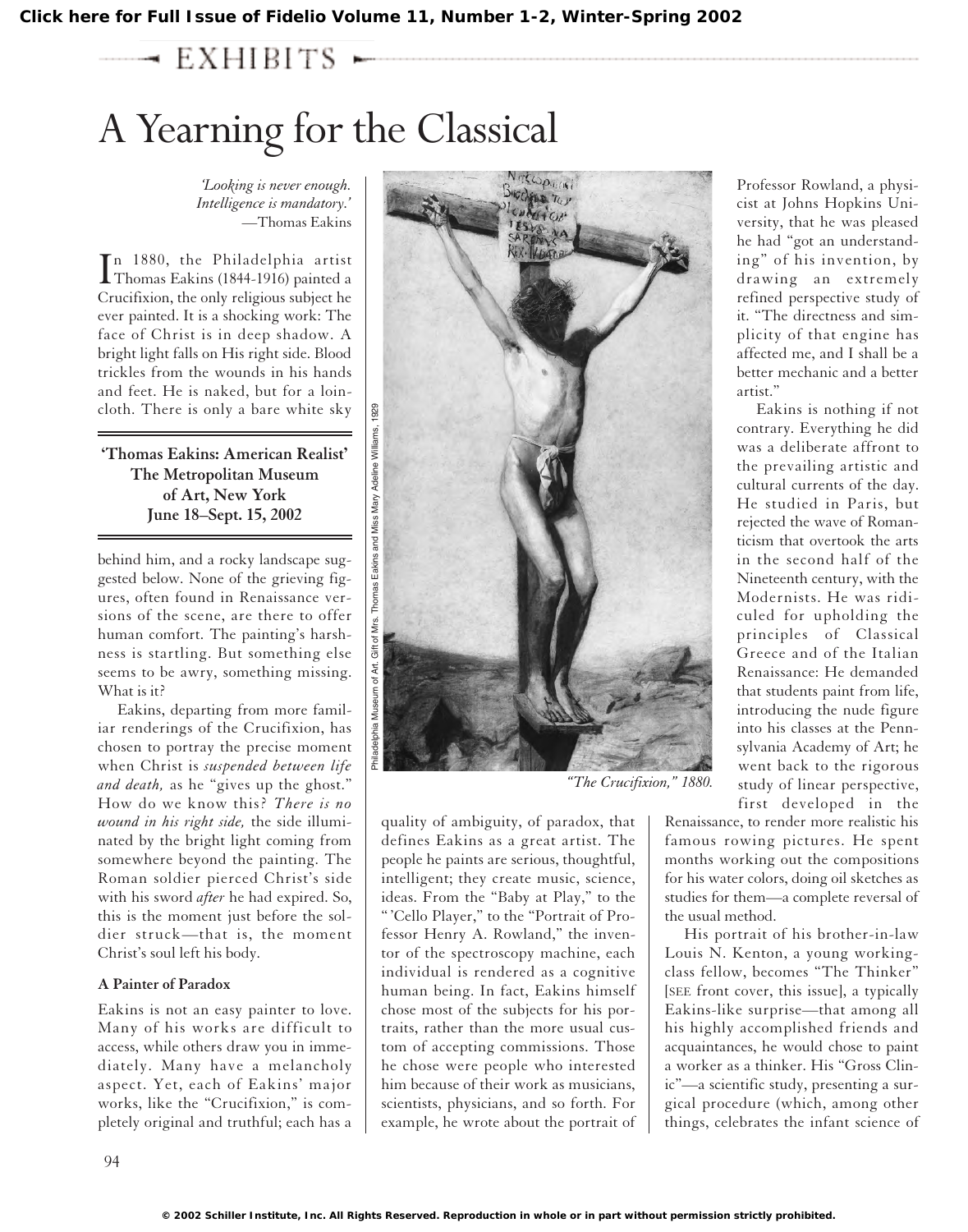anaesthesiology), in the tradition of Rembrandt's "Anatomy Lesson of Dr. Tulp"—was scorned by the 1876 Philadelphia Centennial Exhibition Committee, which rejected it as "unsightly," and relegated it to the U.S. Army Hospital. Ironically, this painting is now viewed by many as his greatest masterpiece. (Later, at the World's Columbian Exposition held in Chicago in 1893, ten of Eakins' paintings, including the controversial "Gross Clinic" and "Agnew Clinic," were featured in the Art Gallery, together with those of other leading American painters, such as Winslow Homer and George Innes.)

#### **Philadelphia's Franklin Networks**

Thomas Eakins was fortunate to be born in Philadelphia in the 1840's, where the legacy of Benjamin Franklin, who had died only fifty years before, was a still-powerful influence, especially through the work of Franklin's famous great-grandson, the scientist Alexander Dallas Bache (1806- 67), a West Point graduate who headed the U.S. Coastal Survey from 1843 to 1861, and served as the principal scientific adviser to President Abraham Lincoln during the Civil War. Through Bache's leadership at the Franklin Institute for Scientific and Technological Research in Philadelphia, the city became a beacon for the scientific networks of the nation, including those of Thomas Edison in New Jersey.

One of the leading centers for disseminating the ideas of the Renaissance genius Franklin, and of the American Revolution, was Philadelphia's Central High School, where Bache, who served as its principal for a number of years, introduced a curriculum based on the Classical education reforms of the outstanding German educator Wilhelm von Humboldt. Bache had spent some time in Germany, where he met the great scientist Carl Gauss, and studied the Classical curriculum of the German secondary schools, which was based on Humboldt's education reforms.

Modelled on the Boston Latin School, and on a similar institution in Edinburgh, Scotland, Central Highonly the second public high school in America after Boston Latin, established 200 years earlier!—set out to educate young men, regardless of the social standing or financial means of their families, provided they passed the entrance examination. The curriculum was founded on both the Classics and on modern science. Bache and his cothinkers believed that such an education would prepare the student to become a productive citizen, qualified to succeed in any future occupation, and the student body, not surprisingly, came largely from the middle and working classes.

## **Classical Curriculum**

Eakins attended Central High, and in his four years there, he studied Greek and Latin, French, and English; Classicommitment to educate citizens from all social classes, the school published a list of the occupations of the parents of the students. The roster included masons, cordwainers, grocers, widows, teachers, carpenters, clerks, and occasionally, professionals. The year Thomas Eakins entered the school, it included carpenters, printers, blacksmiths, music teachers, stonecutters, and four physicians.

This was the intellectual milieu in which Eakins was schooled. Some of his earliest perspective drawings, done in mechanical drawing classes at Central High, are included in a small companion exhibit at the Pennsylvania Academy of Fine Arts, where Eakins studied, and later taught classes. The arts program at Central High School required



*"Baby at Play," 1876.*

cal and modern history; literature, mathematics, writing (script) and drawing; moral philosophy; and the natural sciences—botany and natural history (biology), physics, and chemistry.

The stated objective of such an education was to come to know the great works of Western civilization, such that the tradition would become their own, to use or question; to make their own observations, and form their own conclusions. In other words, to learn to think for themselves, based on sound principles.

Every few years, to illustrate its

proficiency in mechanical drawing for graduation, exemplifying the idea that art and science are one, a key concept of the Renaissance and Classical periods. (Think of Leonardo's scientific drawings, for example.)

After high school, Eakins worked with his father, a successful writing teacher, and enrolled in drawing classes at the Pennsylvania Academy of Fine Arts. Soon after, he also enrolled in anatomy instruction at Jefferson Medical College, the beginning of a lifelong pursuit of perfection in rendering the human form.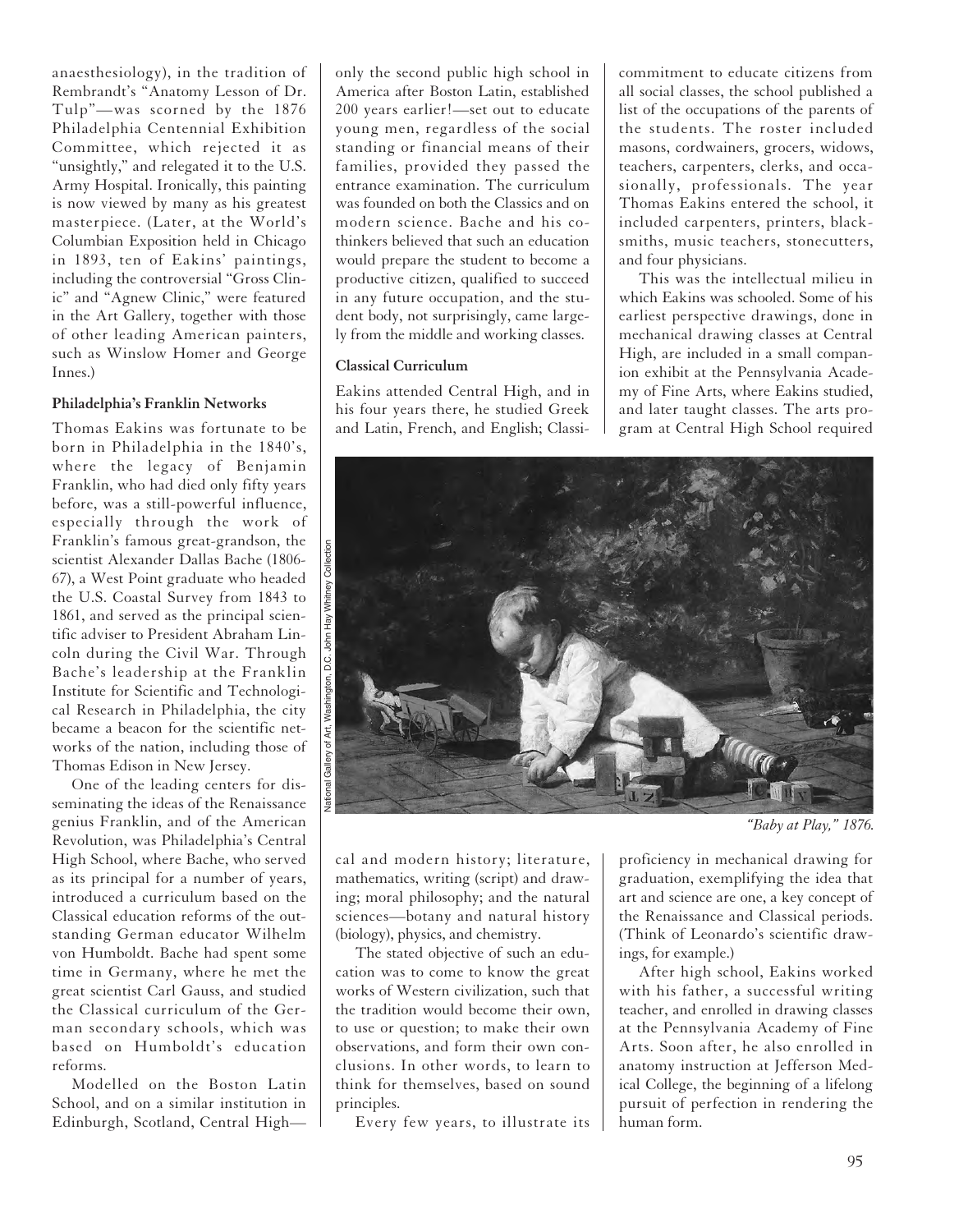This background was decisive in shaping Eakins' outlook as an artist.

#### **Eakins in Europe**

In 1866, five years after high-school graduation, Eakins went to Paris to study painting. He was extremely fortunate that his father fully supported him in his decision to become an artist, and provided him with the necessary financial support. In fact, the income he derived from his father's investments gave Eakins, throughout his life, the kind of independence that allowed him to decide what and how he would paint, rather than being dependent on commissions from patrons.

Eakins studied in Paris with the popular painter Jean-Léon Gérôme; he also travelled briefly throughout Europe, including

to Italy, where he visited Genoa, Naples, Rome, and Florence; and also to Germany and Belgium. He would have seen some of the greatest works of the Italian and Northern Renaissances; he later travelled to Madrid and Seville, where he was profoundly influence by the work of the great Spanish painter Diego Velasquez.

#### **Love of Music**

There is no substitute for seeing an exhibit of this kind, since looking at reproductions is like viewing the shadows on the wall of the cave in Plato's *Republic.* Yet, here, we must content ourselves with selecting a small number of works which illuminate some aspect of the artist's work, such that the reader will be inspired to get out and see the works for him- or herself. Surveying the majority of Eakins' work reveals that



*"The Gross Clinic," 1875.*

there was one subject he returned to again and again: music.

According to Elizabeth Johns (*Thomas Eakins: The Heroism of Modern Life,* Princeton University Press, 1983), "Eakins' attention to the parlor and concert singer had virtually a national bias. In America, the voice, earnestly cultivated, was seen as the most democratic, the most modern of 'instruments.'" After 1850, more Americans studied the voice than any other musical instrument.

There were various reasons for this, including economic ones. While everyone has a voice, a piano required a sizable investment. Even smaller instruments could be expensive; a violin, for example, might cost as much as a keyboard. Moreover, you could bring your voice anywhere, without special equipment or expense.

lessons, especially for their daughters, like Thomas's three sisters, Frances, Margaret, and Caroline. Although the leading professional pianists of the time were men, women provided music in the home, and were often portrayed at the keyboard, a compliment to the cultural attainments of the family.

Because Eakins was profoundly interested in exploring the relationship of cognition to physical motion and activity—the problem addressed in the great works of Classical Greek sculpture—portraits of music-makers were a natural subject for him. One of his earliest paintings is of his sister Frances at the piano (1870) at about age 16. She bends slightly forward toward the music; her concentration is intense, even nervous, as she struggles to get the fingering right. The intensity is played off against her youthful appearance, which

The greatest praise a pianist could receive, according to Johns, "was to say that he made his instrument sing." In fact, Felix Mendelssohn, whose works were often performed in America at that time, called many of his piano compositions "Songs Without Words," while concert violinists and 'cellists were praised for the "singing" tone of their playing. Other instrumentalists, as well, worked to achieve this singing tone of the human voice.

Eakins' knowledge of music was grounded in his family life. Like those of many mid-Nineteenth-century American families, the Eakins parlor boasted a piano, which provided the social center of the home. Families sacrificed not only to buy an instrument, but to provide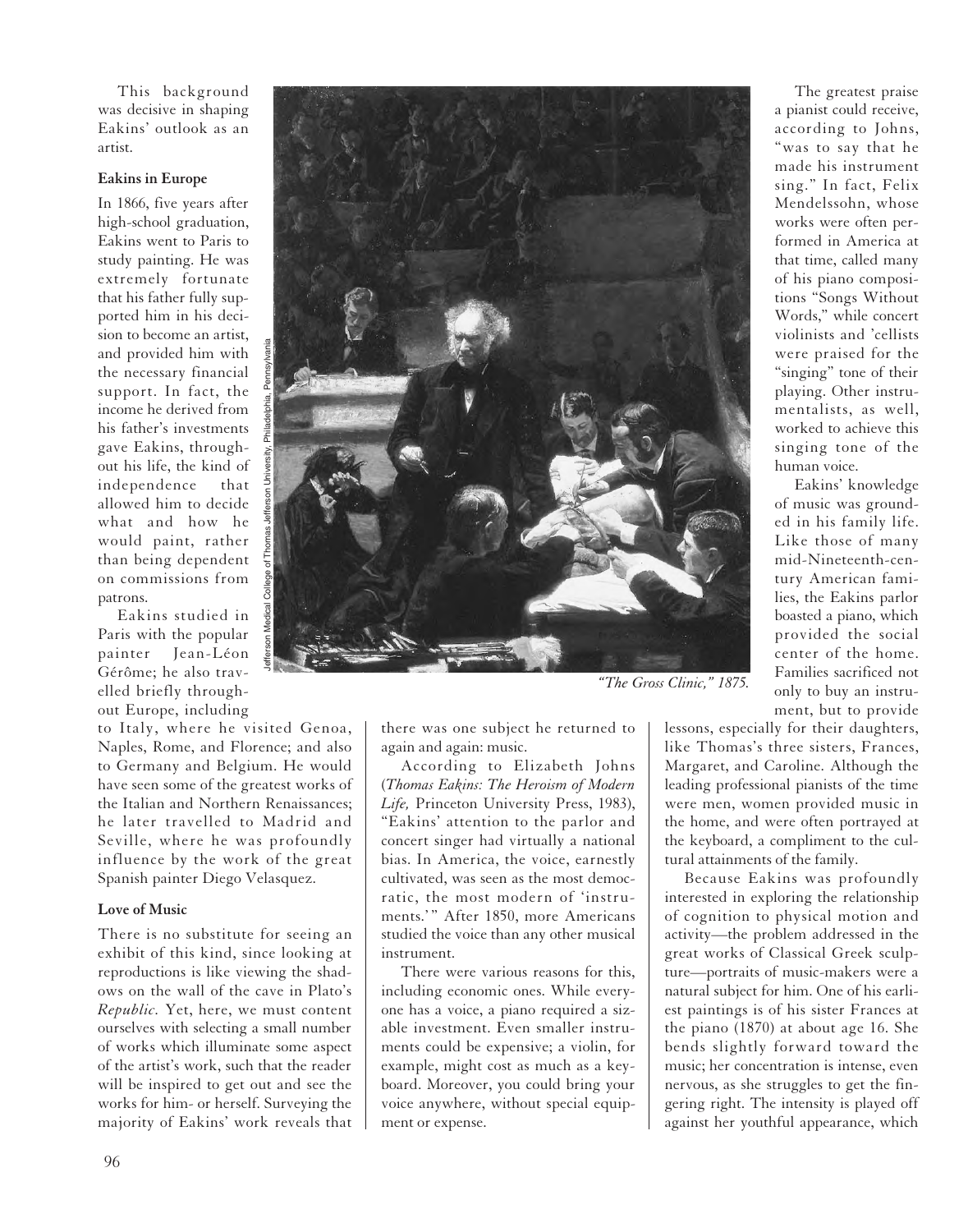is enhanced by the girlish white dress she wears.

Two years earlier, when Eakins was still in Paris, Frances had written to him about her frustration over the development of her piano technique. Eakins advised her not to worry so much about technical exercises, except as they helped her to play specific musical passages. He even drew her a graph to show that, while perfection in every detail was humanly impossible, she should aim for a *higher level of mastery of the music.*

Two years later, Eakins would paint Frances again, and the improvement she had made, perhaps as a result of her brother's encouragement, is evident in the second portrait, where Frances appears relaxed, and the master of the instrument.

Similarly, "Elizabeth at the Piano" (1875) [SEE inside back cover, this issue] is one of Eakins' most poetic early paintings, another in his series of family portraits, this time of Elizabeth Crowell, his sister-in-law. The painting captures the precise moment at which the pianist is poised between two actions: She leans forward ever so slightly, her fingers hovering above the keyboard, as

she is about to begin the next phrase in the piece. Although her face is in deep shadow, a light from behind, which illuminates her right cheek, is reflected off the page of music back toward her face, revealing a state of total concentration. A tension is created by the counterpoint between her motion at the keyboard, and the stability of the powerful triangular shape created between the small red flower in her hair, the bright light on the sheet music, and the bright white of the keyboard below her raised fingers. The entire composition is organized to emphasize the power of the creative

University of Pennsylvania, Philadelphia, Pennsylvania

artist: Elizabeth does not look at the score, but rather into her own mind, where she has memorized the music. Finally, Eakins has painted the dark shadow which Elizabeth's head casts on the musical score, as a metaphor for the musician's mastery over the process of music-making.

# **The 'Sublime'**

In "Singing a Pathetic Song" (1881) [SEE inside back cover, this issue], Eakins succeeds in elevating a popular musical genre to the level of the Sublime, through the refined expression of the soloist, and through the dialogue he creates among the three musicians. The singer, Margaret Harrison (one of Eakins' art students), stands slightly offcenter in the large composition, and turns in a three-quarter pose, facing an unseen audience, whose space we, the viewers, share. A soft light illuminates the right side of her face, and falls on a lavender-blue dress, a subtle color, which exists somewhere between the warm and cool ranges, adding a quality of ambiguity. The pianist—also Eakins' student, later wife, Susan Macdowell turns her head slightly toward the

soloist, whom she accompanies, and follows musically. (According to one author, Eakins' observation of the pianist's turn of the head, establishing her connection to the singer, is reminiscent of a drawing by Adolf von Menzel of Clara Schumann accompanying the violinist Joseph Joachim.) The third figure is the 'cellist C.F. Stolte, who concentrates intently on the score in front of him.

While the figure of the singer is rendered in high relief—the highlights and shadows of the fabric of her dress, and its details, reinforce her central role the two musicians are almost submerged in the background; they exist only to support the singer. Eakins has employed the method of *chiaroscuro,* the play between light and shadow, to express the poetic idea of the painting.

Ten years later, Eakins executed one of his most engaging music-portraits, *The Concert Singer* (1890-92), of the Philadelphia contralto Weda Cook. The accurate rendering of the Classical *bel canto* singing technique is a testament to Eakins' deep knowledge of the art, and of his attention to those details which make a picture come alive, which make



*"The Agnew Clinic," 1889.*